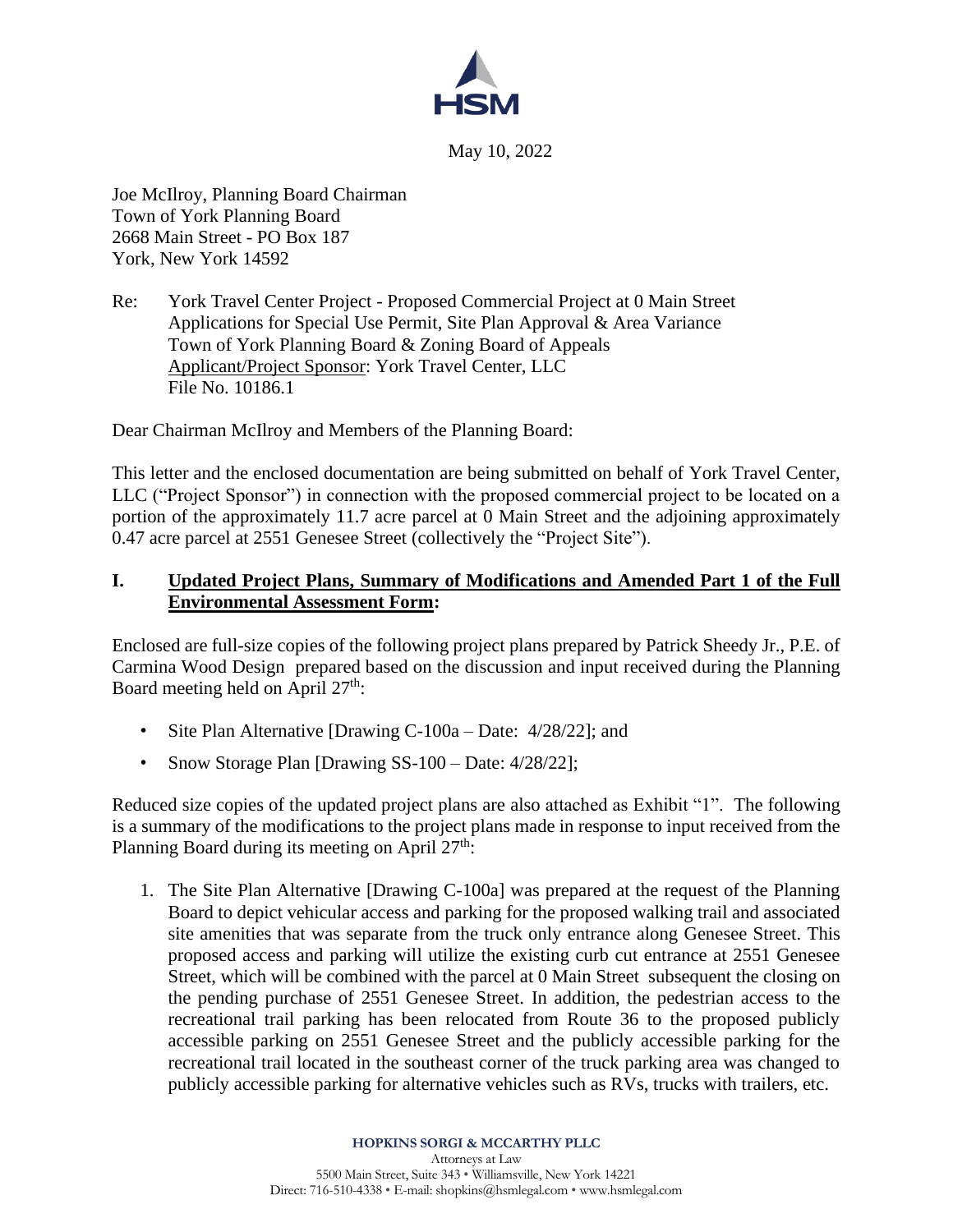## **Correspondence to Joe McIlroy, Planning Board Chairman May 10, 2022 Page 2 of 3**

2. The Snow Storage Plan [Drawing SS-100] was prepared at the request of the Planning Board to depict areas for snow storage on the Project Site. As shown, the areas for snow storage are mainly greenspace and landscape areas around the perimeter of the proposed vehicle and truck parking areas.

An Amended Part 1 of the Full Environmental Assessment Form dated May 10<sup>th</sup> is enclosed to include the minor modifications to the project layout as described above including the publicly accessible parking to be provided for the recreational trial on the parcel at 2551 Genesee Street. The Project Sponsor anticipates closing on the purchase of 2551 Genesee Street in the near future and once this occurs the Planning Board will be informed.

## **II. Conclusion:**

The Project Sponsor has continued to make a concerted effort since the review process began in late 2020 to provide the Town with detailed project information and to incorporate modifications to the original Site Plan for the proposed project based on input received from the numerous stakeholders that have participated in the lengthy review process including the input received during the most recent meeting of the Planning Board on April  $27<sup>th</sup>$ .

The Project Sponsor is requesting that the Planning Board issue a negative declaration pursuant to the State Environmental Quality Review Act ("SEQRA") during its meeting to be held on Wednesday, May  $25<sup>th</sup>$  at 6:30 p.m. The extensive documentation that has been submitted including numerous reports and studies demonstrates that the project will not result in any potentially significant adverse environmental impacts.

Please feel free to contact me at 716.510-4338 or via e-mail at shopkins@hsmlegal.com if you have any questions regarding this letter or the attached updated project documentation.

Thank you for your anticipated cooperation.

Sincerely,

HOPKINS SORGI & MCCARTHY PLLC

the Holin

Sean W. Hopkins, Esq.

Enc.

cc: Chris Wall, Planning Board [Via mail w/enclosures] David Dermody, Planning Board [Via mail w/enclosures] Alan Brightman, Planning Board [Via mail w/enclosures] Zack Kobylanski, Planning Board [Via mail w/enclosures] Steven Carroll, Planning Board Alternate [Via mail w/enclosures] Gerald Deming, Town Supervisor [Via mail w/enclosures] Carl Peter, Zoning Officer [Via mail w/enclosures]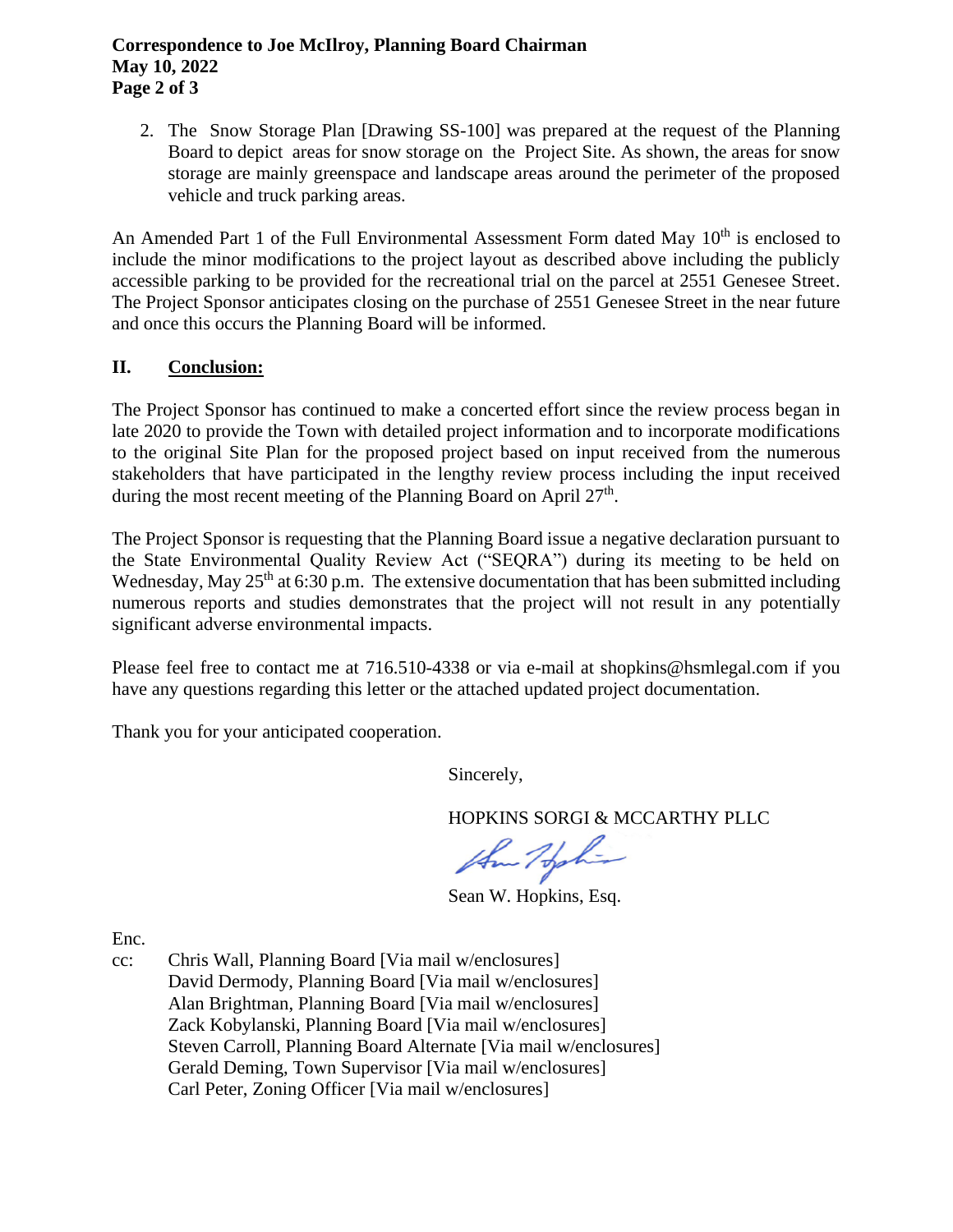## **Correspondence to Joe McIlroy, Planning Board Chairman May 10, 2022 Page 3 of 3**

Christine Harris, Town Clerk [Via mail w/enclosures] James W. Campbell Jr., Esq., Town Attorney [Via mail w/enclosures] Lance Brabant, MRB Group [Via mail w/enclosures] Joseph G. Bucci Sr. [Via mail w/enclosures] Preet Baidwan [Via e-mail w/enclosures] Timothy Boyle [Via mail w/enclosures] Patrick Sheedy Jr., P.E., Carmina Wood Design [Via e-mail] Christopher Wood, P.E., Carmina Wood Design [Via e-mail] Amy Dake, P.E., SRF Associates [Via e-mail] David Kruse, SRF Associates [Via e-mail] Bridget O'Toole, Esq., Zoghlin Group [Via mail w/enclosures]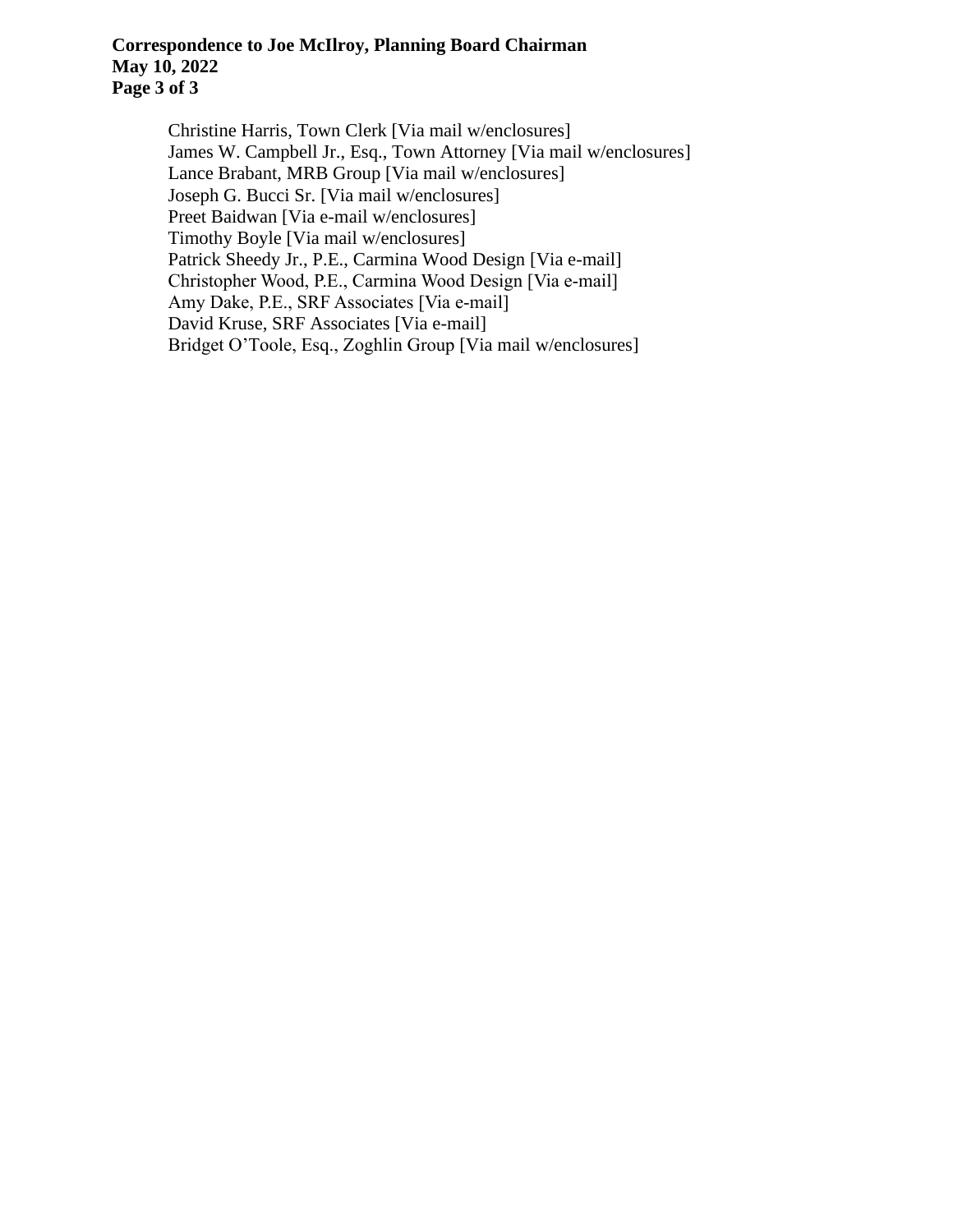Exhibit 1 - Updated Project Plans Prepared by Patrick Sheedy, P.E. of **Carmina Wood Design**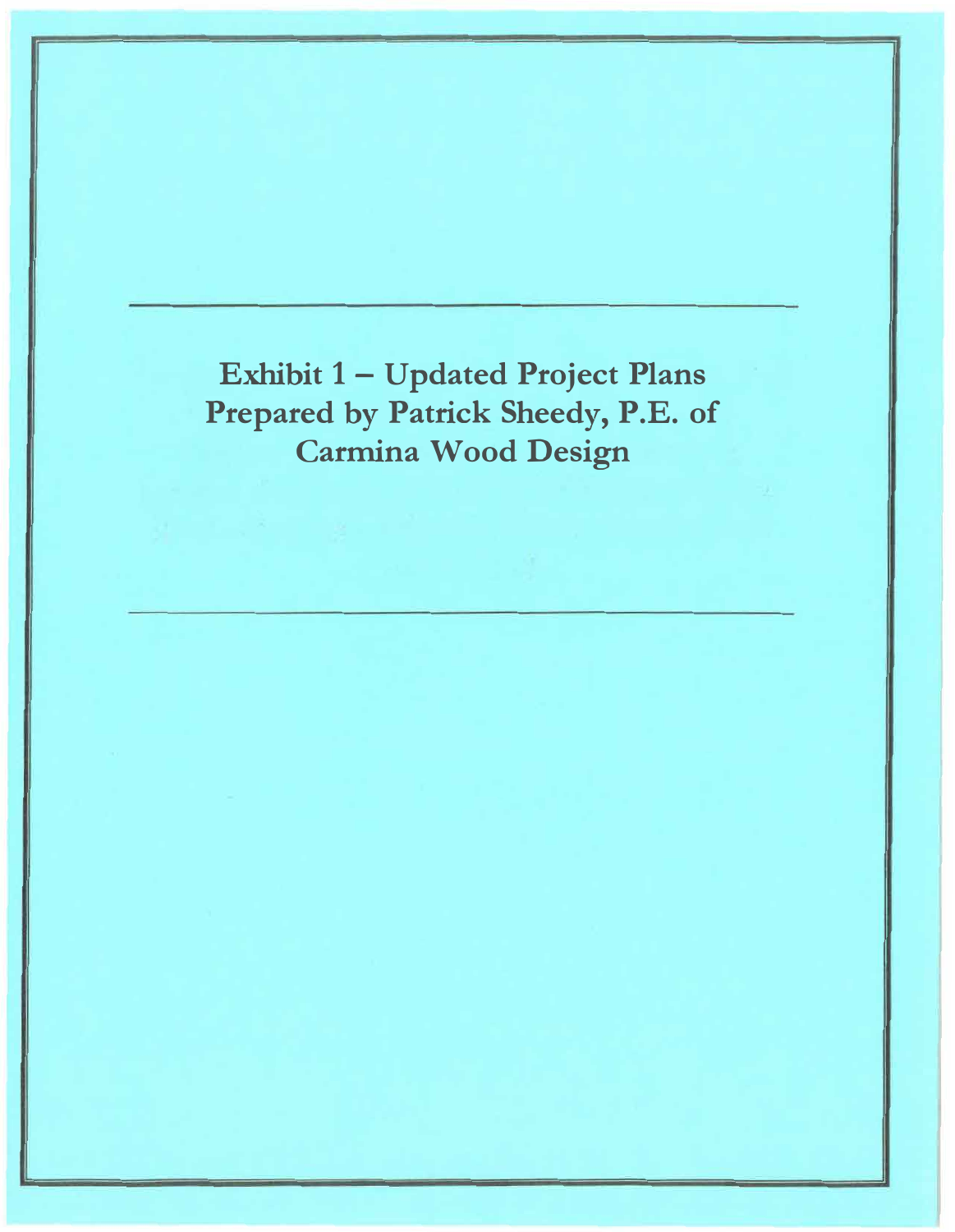

ig iste of<br>Z suotoes<br>I saubu ty